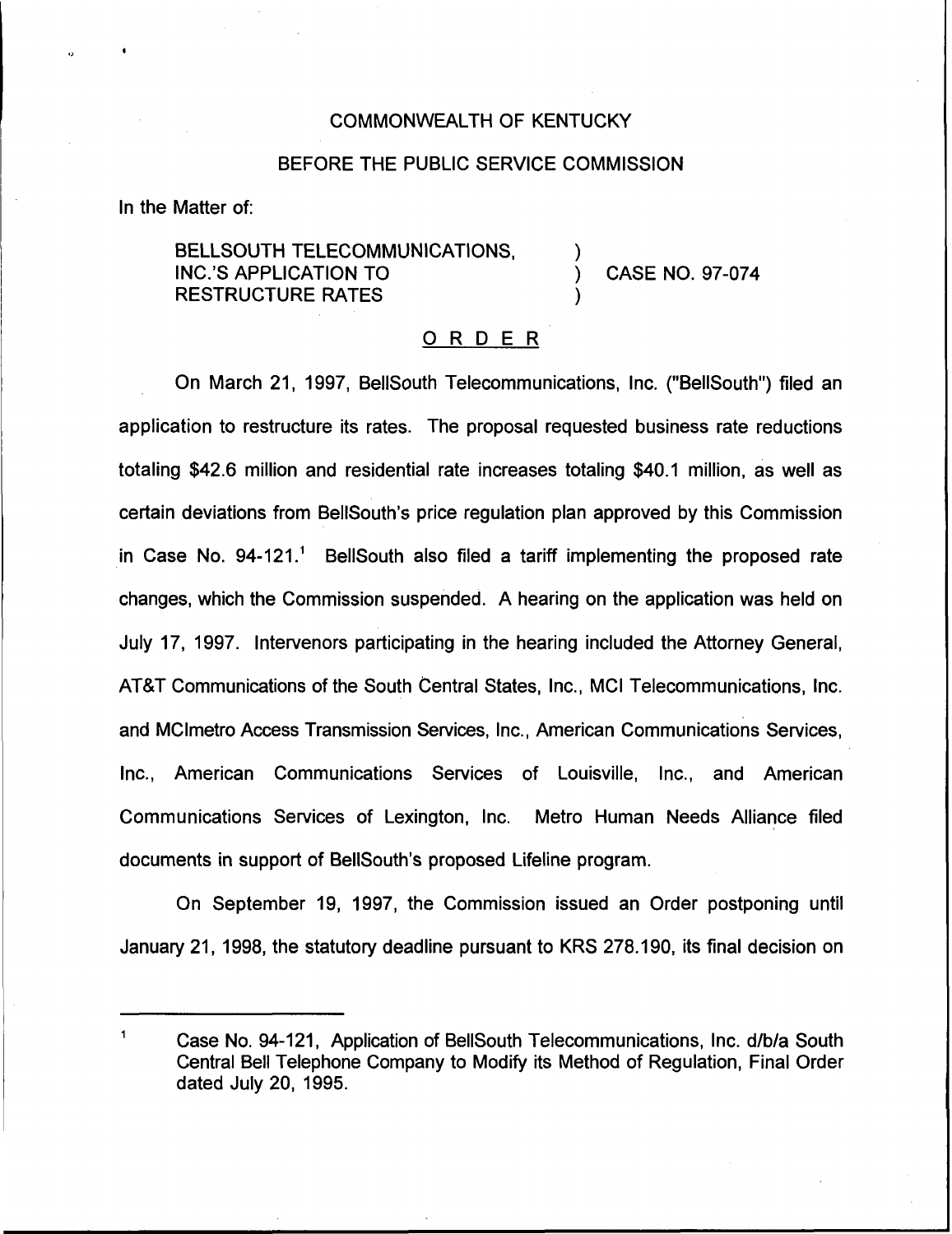the application. The Order stated that, because issues raised in this application are inextricably intertwined with core questions that remained to be answered in the Commission's docket on universal service,<sup>2</sup> the Commission was unable to determine whether the proposed residential rate increases are just and reasonable. Costs of local service, the Commission explained, will be evaluated based on cost models to be reviewed in the universal service proceeding.

On October 13, 1997, BellSouth filed tariffs altering certain rates and requesting a deviation from its price cap plan to enable it to decrease its non-traffic sensitive revenue requirement to offset increases to various rates in its "non-competitive" services category. The Commission approved the deviation and the rate changes noting, among other things, that increasing basic residential rates was not an issue in that proposal.<sup>3</sup>

December 5, 1997, BellSouth filed a proposed modification to its original application in this case, together with documents indicating that several intervenors have no objections to BellSouth's implementing the rate changes proposed in the modification. Among other things, the proposed modification would increase basic residential rates in all rate groups. BellSouth contends that there should be a "transition of subsidy from business and access rates to residential services."

Issues regarding "subsidies" are, however, precisely the issues the Commission will decide in Administrative Case No. 360. As the Commission has already explained

-2-

 $\overline{2}$ Administrative Case No. 360, Inquiry into Universal Service and Funding Issues.

 $\overline{\mathbf{3}}$ Case No. 97-074, November 24, 1997 Order.

Letter dated December 5, 1997 from BellSouth to Executive Director of the Public Service Commission.